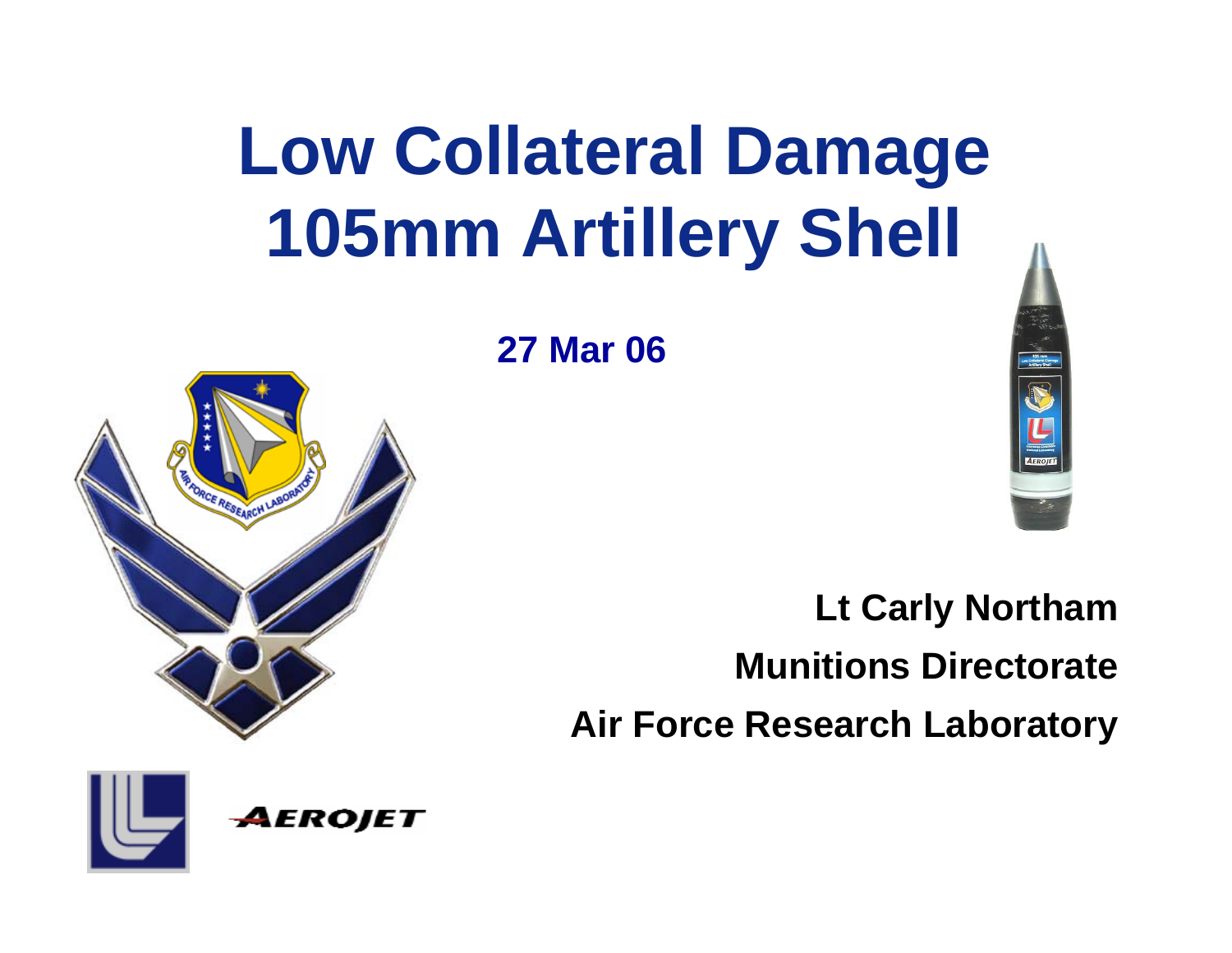





- **Objective, Approach & Warfighter Benefit**
- **Notional CONEMP**
- **Fabrication**
- **Fuze Integration**
- **Rotating Band**
- **Gun Launch Tests**
- **Lethality Tests**
- •**Summary**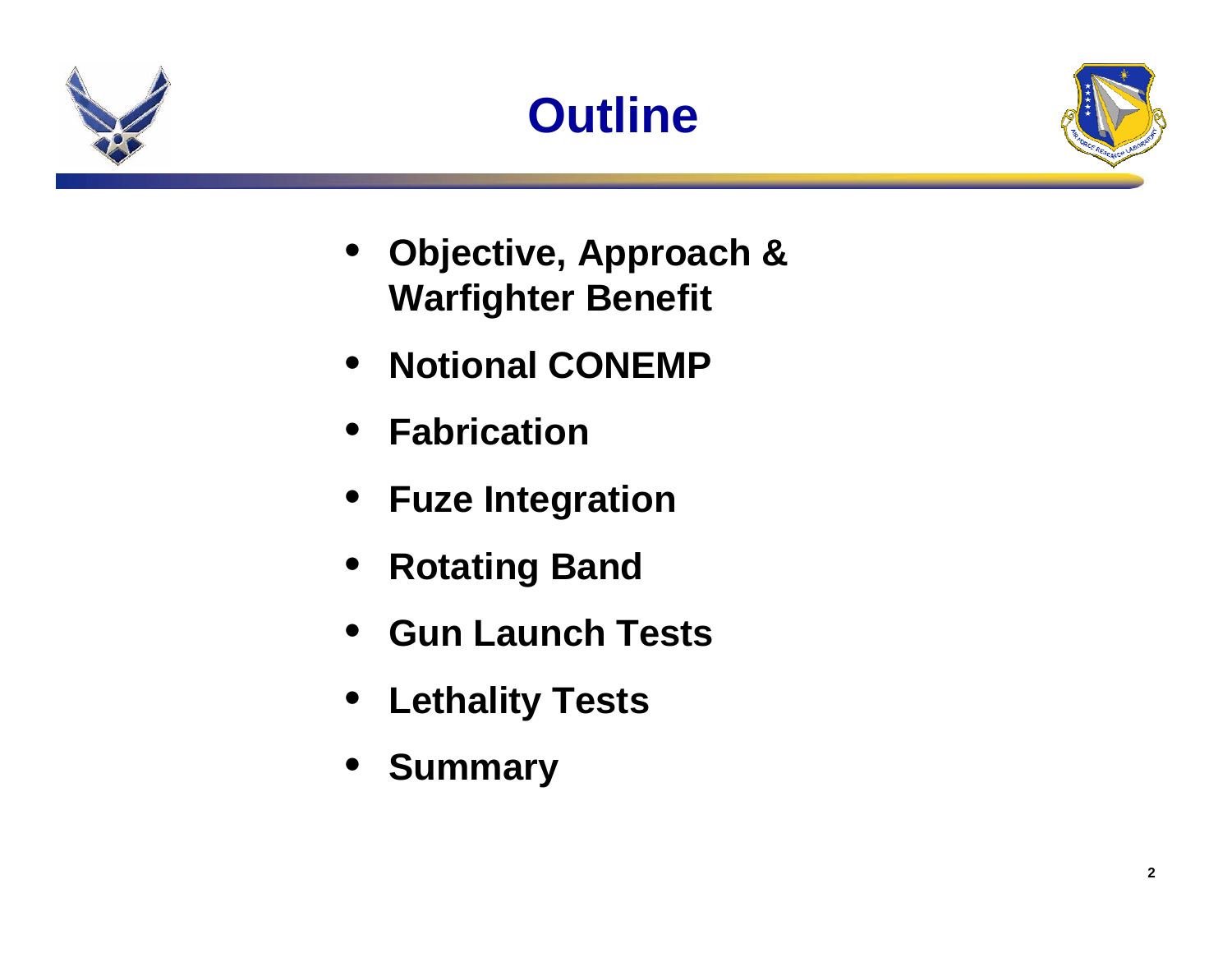

### **Objectives, Approach & War Fighter Benefits**



**Objective: Develop and demonstrate a low collateral damage variant of the M1 105mm artillery shell** 

**Approach: Replace steel M1 case with carbon fiber composite case and dense inert liner** 

**War Fighter Benefits:**

- • **Allows target prosecution in collateral damage sensitive engagements**
	- **Increased prosecution rate decreases war time & cost**
- • **Composite case disintegrates into non-lethal fibers upon detonation reducing collateral damage significantly**
- • **Composite case requires less energy to rupture**
	- **4X - 5X lower density than steel**
	- **More energy partitioned to target damage function**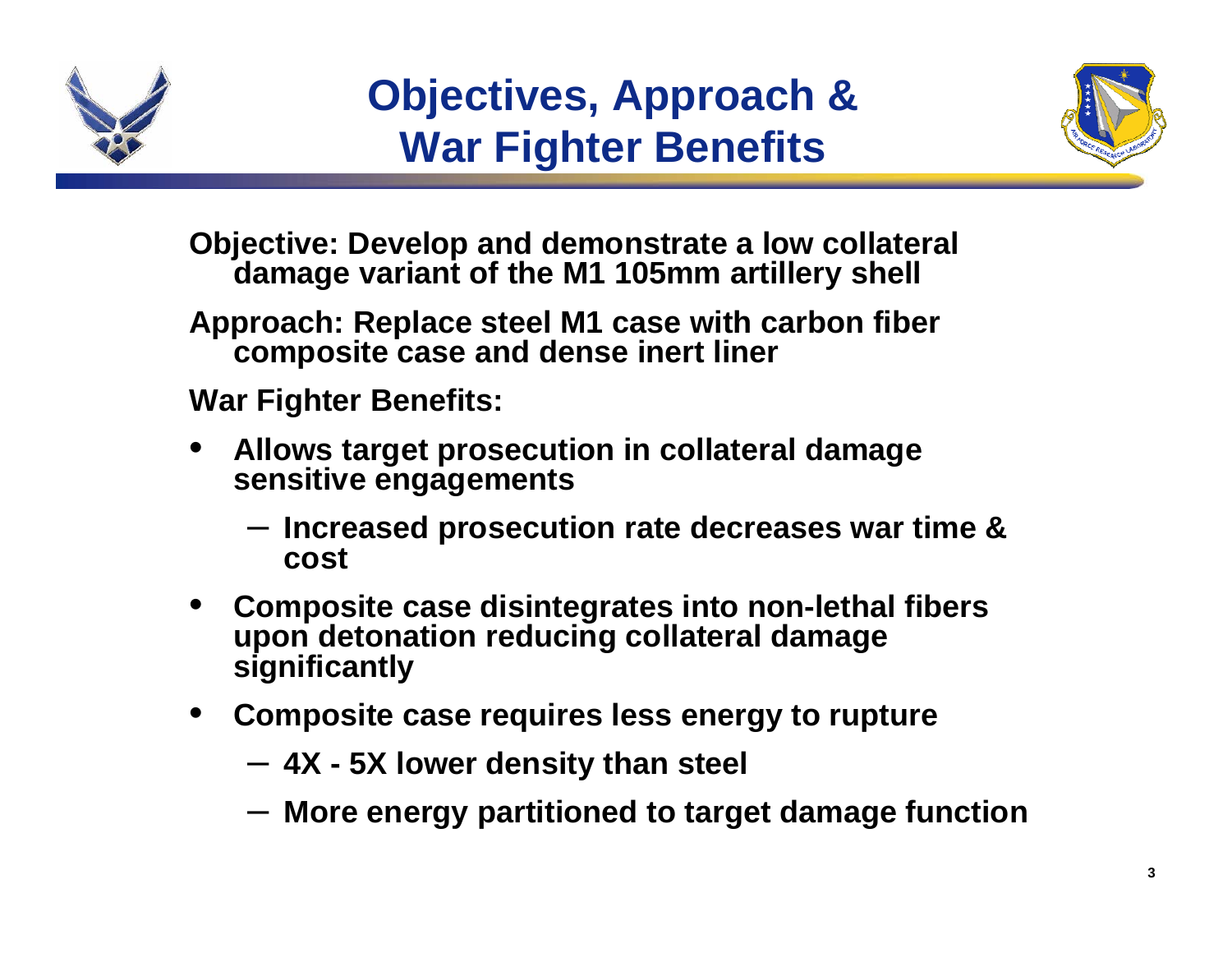





**Precision delivery via M102 gun system and AC-130 fire control system**



**Aircrew loading 105mm round into M102 Gun System derived from the Army field artillery M1A1 howitzer**

**FMU-153 Anti-ricochet fuze with Aluminum wind screen**

**Carbon fiber/epoxy matrix composite case**

**Rotating Band: 10% glass fiber filled in Nylon 6/6**

**Boat Tail: 10% glass fiber filled in Nylon 6/6** 

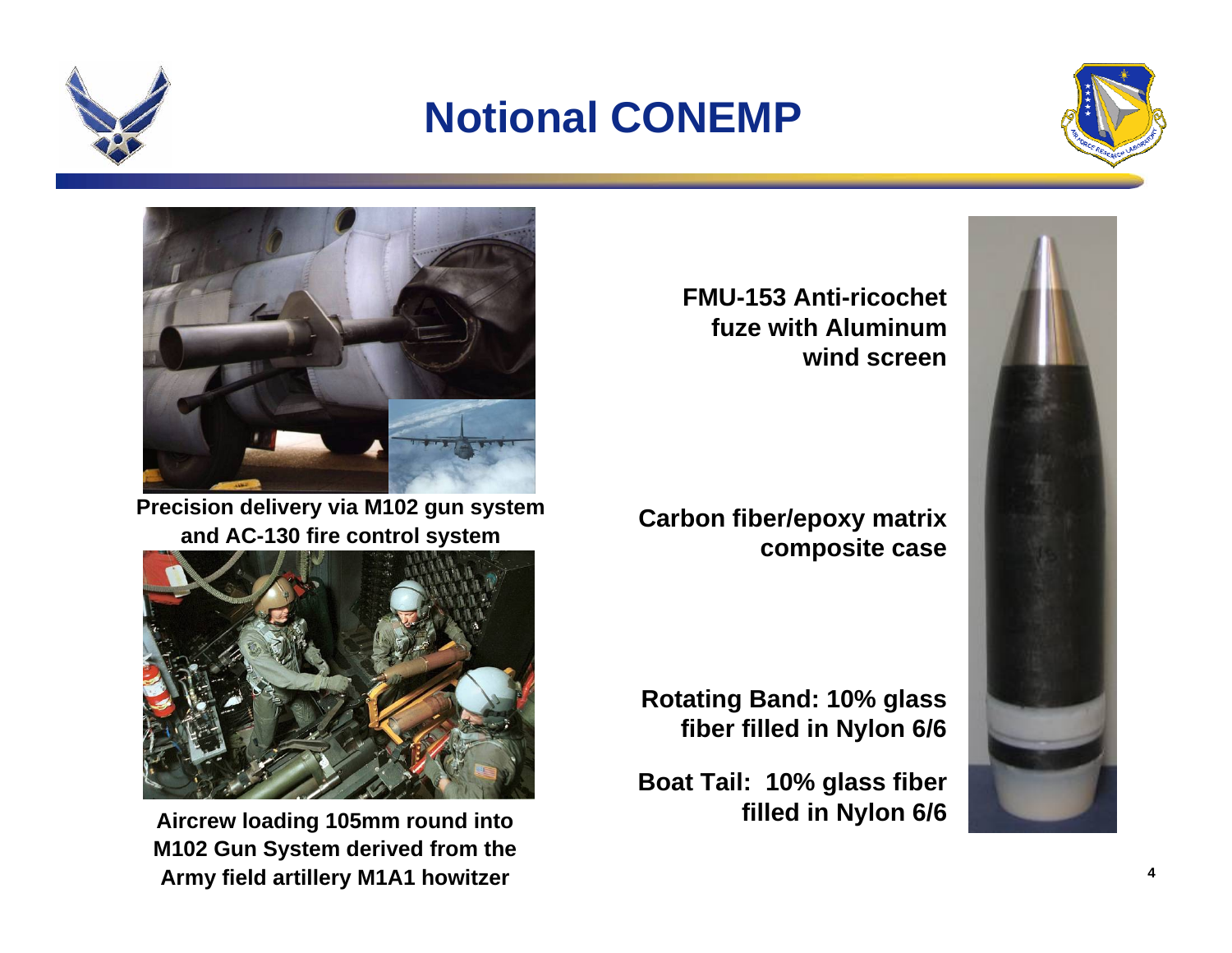

### **Fabrication**





**Sand mandrel overlaid with non-stick tape** 



**Integrated steel coupler**



**Integrated rotating band**



**Multiple spindles increase production rate**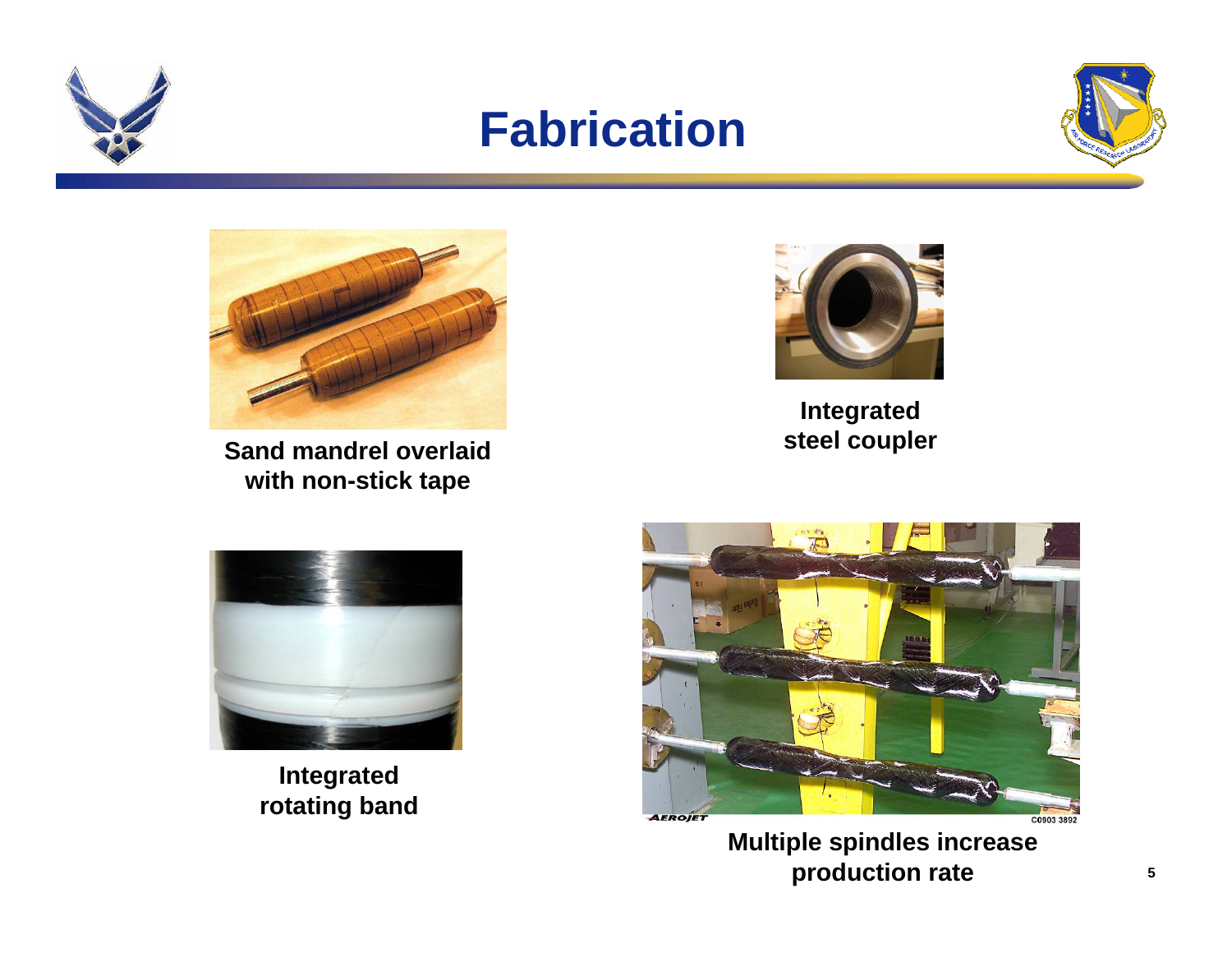

### **Nose Fuze Integration**





**FMU-153 Anti-ricochet fuze with Aluminum wind screen**

**Uses existing FMU-153 nose fuze body with modified compression shoulder**

> **Internally captured nose/fuze ring (2 x 12 thread)**

> > **Carbon fiber composite case**



**Internallythreaded reversetapered steel coupler**



**Initial coupler tested in compression test cylinder**

#### **Post Shot Results**



**Slight bulge behind the nose/fuze**



**Coupler/body intact**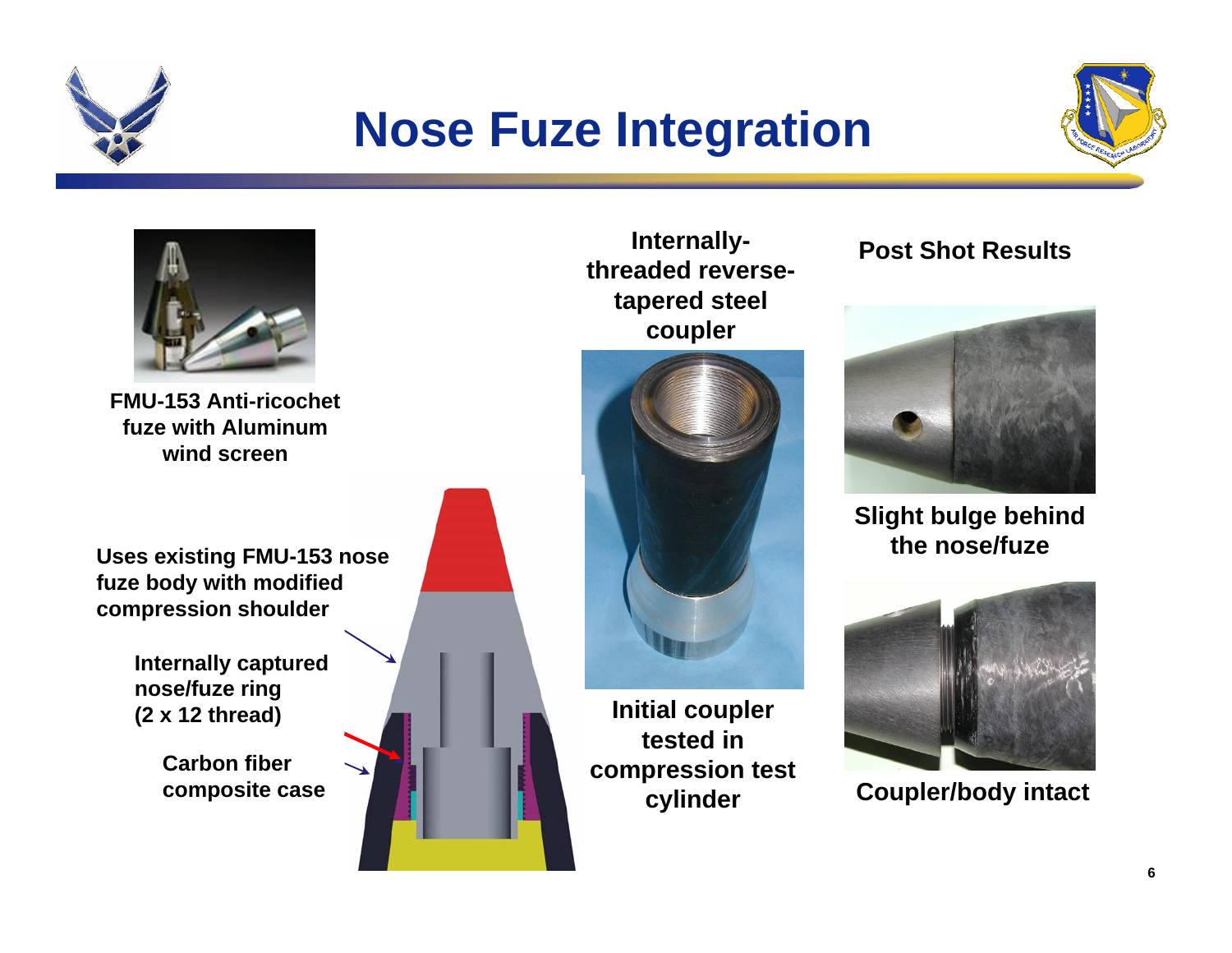

### **Rotating Band**





**Composite case and M1 steel case**



**Swaged Copper alloy rotating band**





•**Composite case machined to accept cut epoxy bonded & rotating band** •**Band with compound wound to case**



**Post launch rotating band intact**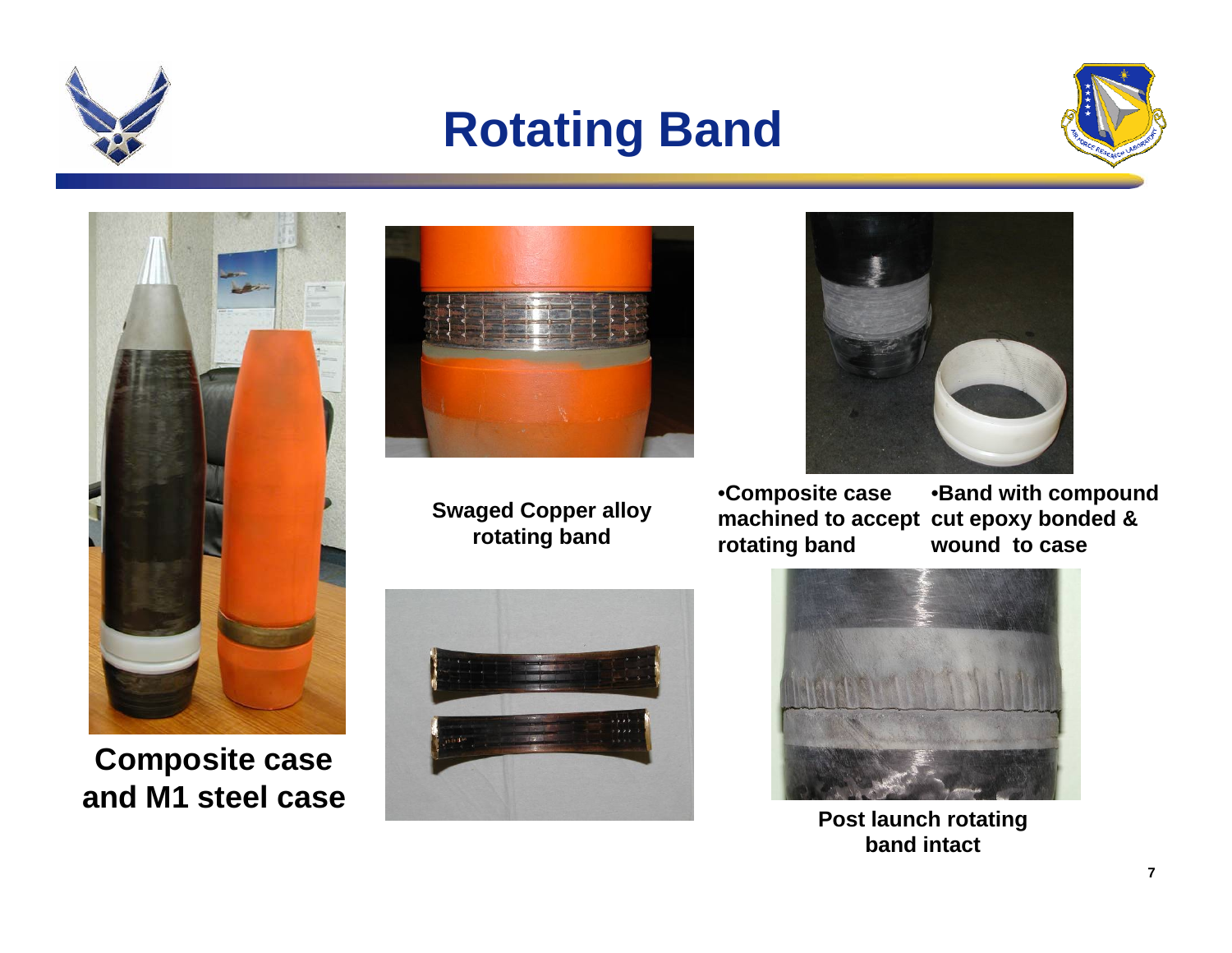

### **Boat Tail Integration**



#### **First Generation End Section**



**Boat tail machined from composite body**

#### **Improved End Section**



**Shape changed to increase strength**



**Boat tail intact, post shot**



**Nylon boat tail add-on**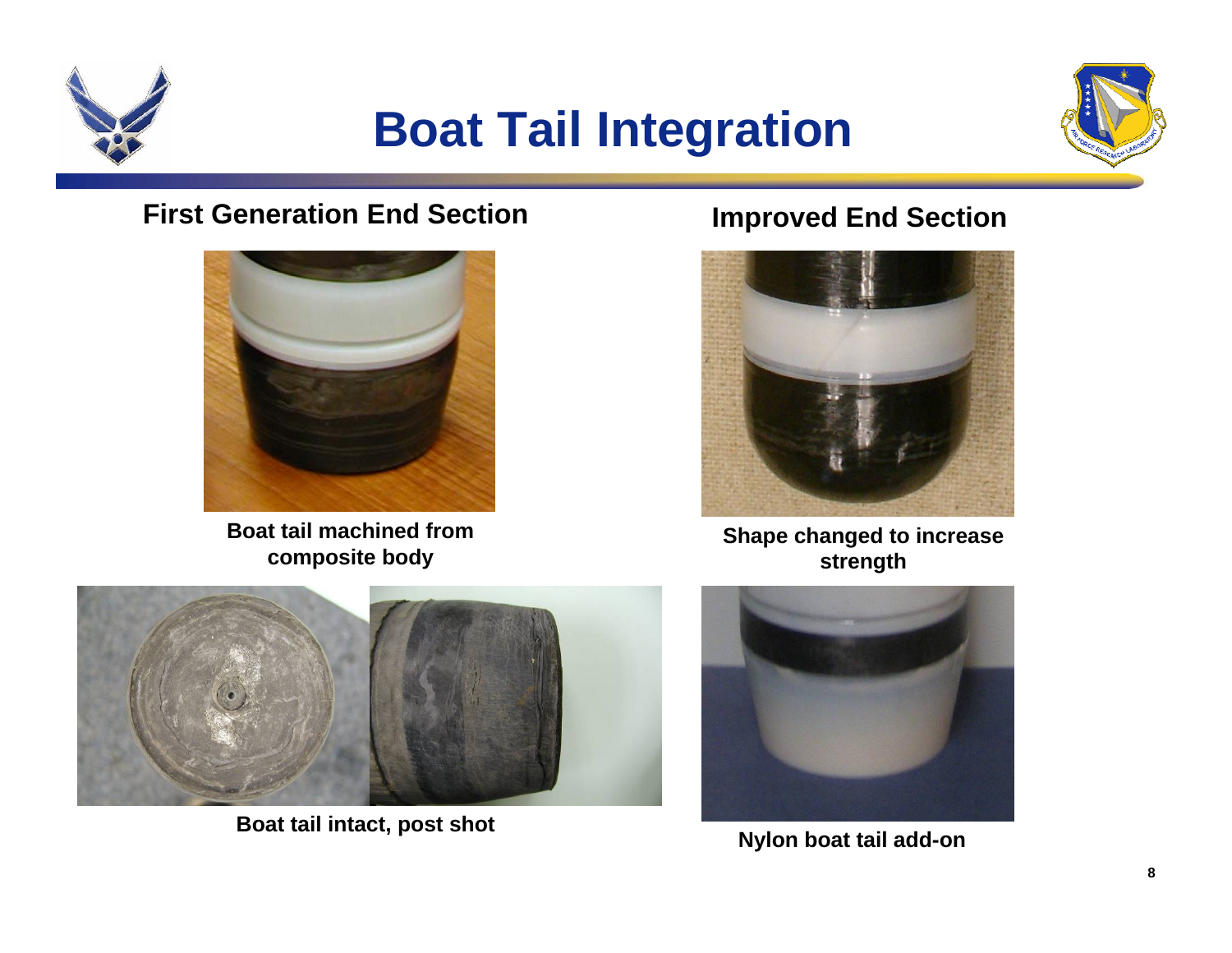

## **Gun launched survivability test**





#### **Captured velocity with radar**



**Sand target for soft recovery**



**Before** 

After

**No separation occurred at rotating band split**





#### **Flight trajectory appears stable**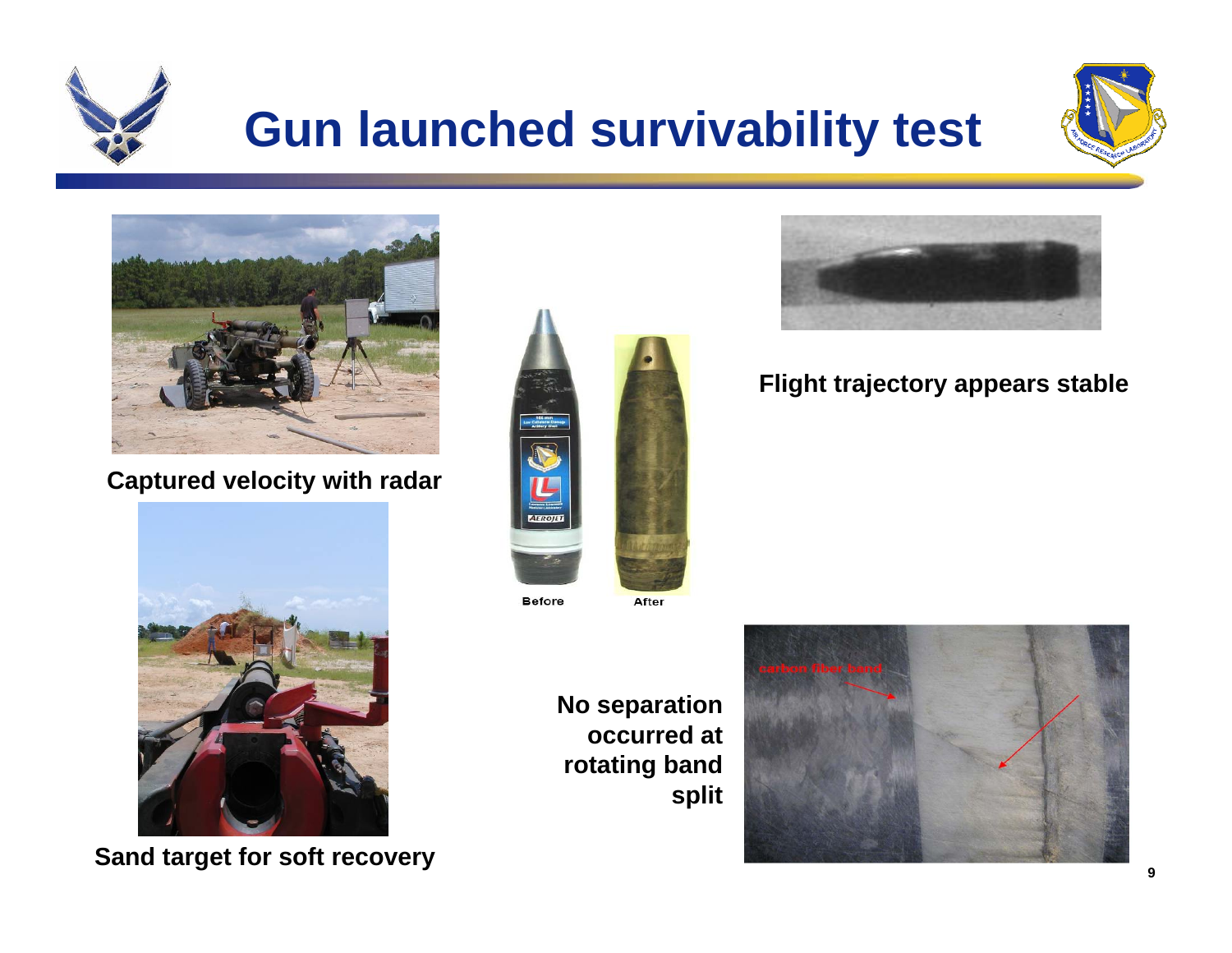

### **Lethality Tests**



#### **Target Response Diagnostics**



#### **Conventional M1 Response**





- **Welded steel construction**
- **High-density foam**



**LCD 105mm Response**